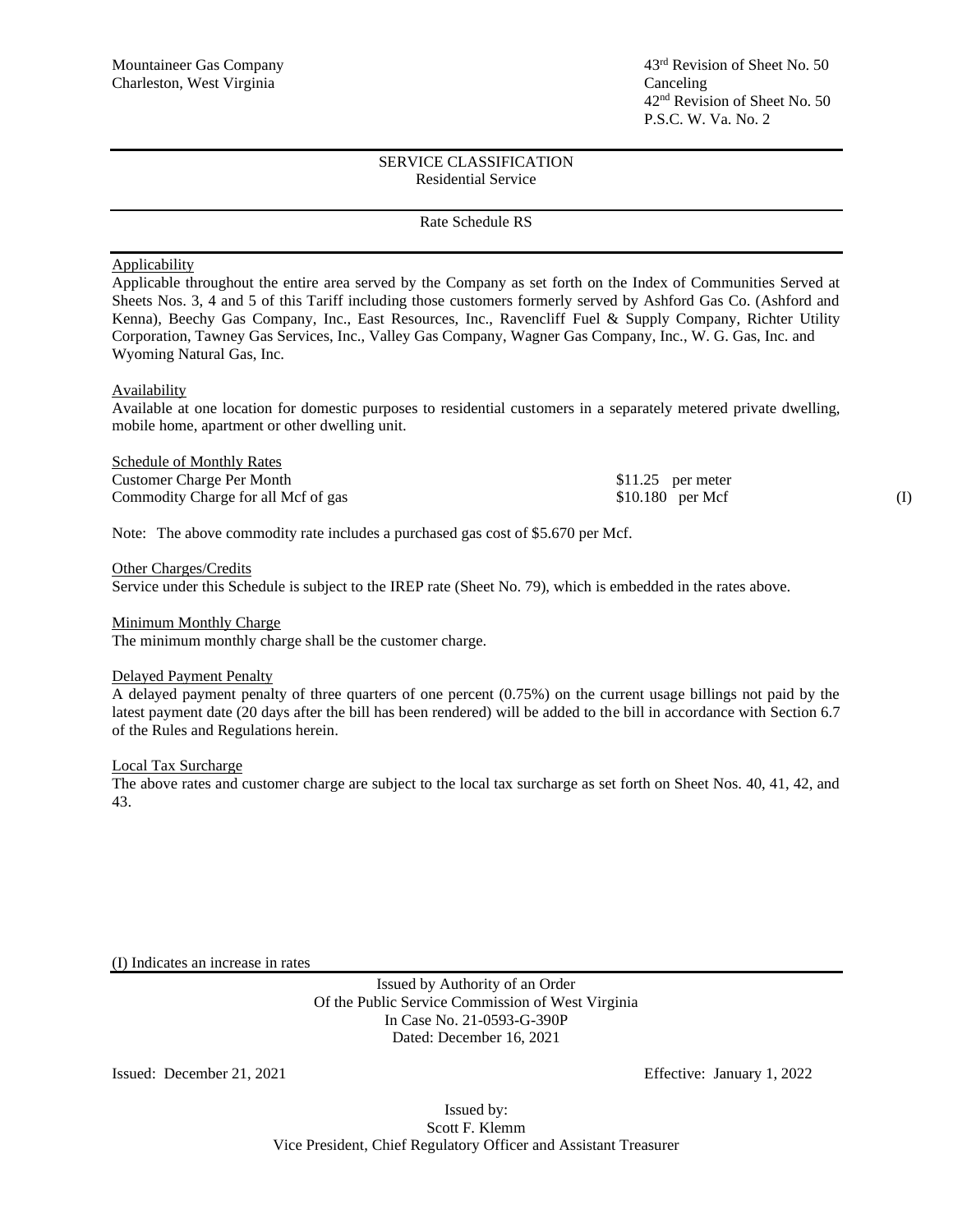# Mountaineer Gas Company 10<sup>th</sup> Revision of Sheet No. 50A 9 th Revision of Sheet No. 50A P.S.C. W. Va. No. 2

# SERVICE CLASSIFICATION Residential Service

# Rate Schedule RS

(M)

**Other Provisions** Gas Lights:

Where residential customers installed a gas light(s) for continuous street or outdoor lighting, in lighting devices approved by the Company and the Company elects not to meter such deliveries, and the gas used by such light(s) is unmetered, the gas consumed by such light(s) shall be assumed to be two thousand feet  $(2,000)$  per month when the Btu/hr. input rating for each light(s) is 2,700 or less. For each additional 1,350 Btu/hr. input or fraction thereof the assumed consumption shall be increased by one thousand cubic feet (1,000) per month. Such assumed consumption will be billed under the rates contained herein or if in combination with metered usage under this Rate Schedule, will be added to the Customer's metered usage and the total billed under the above schedule of monthly rates.

(M) Denotes Moved

Issued by Authority of an Order Of the Public Service Commission of West Virginia In Case No. 15-1256-G-390P Dated December 23, 2015

Issued: December 31, 2015 Effective: January 1, 2016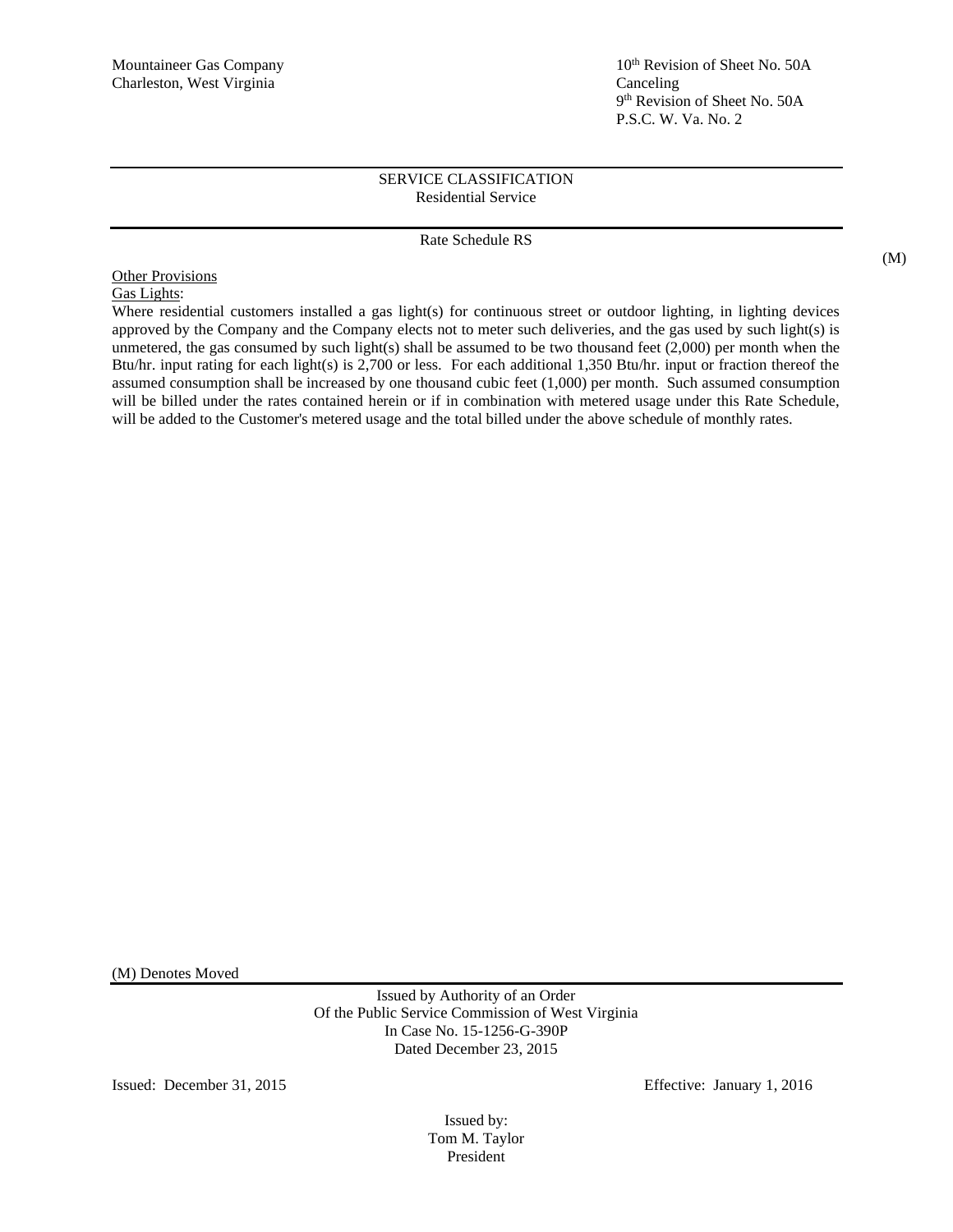5<sup>th</sup> Revision of Sheet No. 50B 4 th Revision of Sheet No. 50B P.S.C. W. Va. No. 2

# SERVICE CLASSIFICATION Residential Service

Rate Schedule RS

Moved to Sheet No. 50 (M)

(D) Denotes Moved

Issued by Authority of Order Of the Public Service Commission of West Virginia In Case No. 12-1083-G-30C dated October 12, 2012 and In Case No. 11-1627-G-42T dated October 31, 2012

Issued: November 8, 2012 Effective: November 1, 2012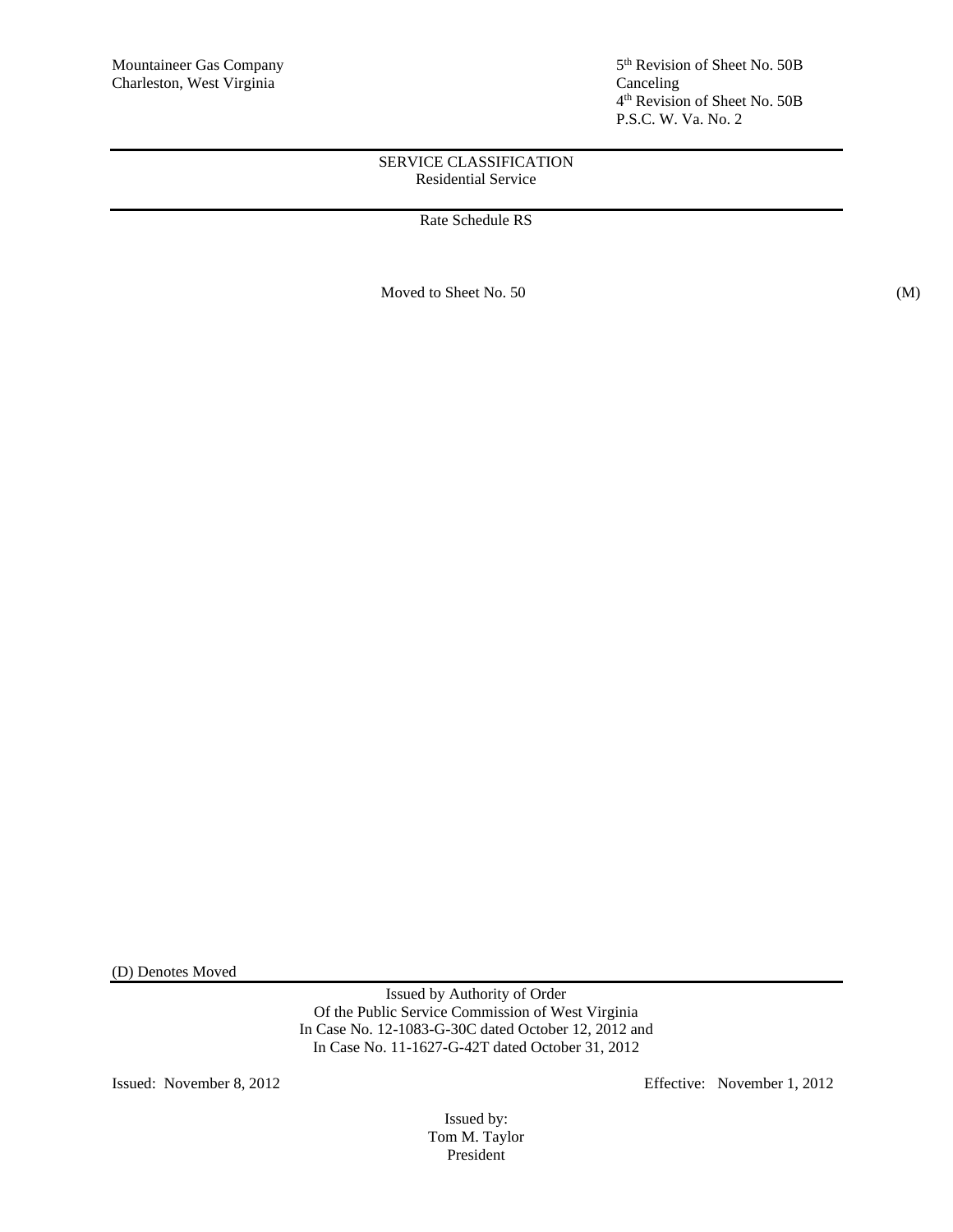2<sup>nd</sup> Revision of Sheet No. 50C 1 st Revision Sheet No. 50C P.S.C. W. Va. No. 2

# SERVICE CLASSIFICATION Residential Service

Rate Schedule RS

Moved to Sheet No. 50 (M)

(M) Denotes Moved

Issued by Authority of an Order Of the Public Service Commission of West Virginia In Case No. 09-1268-G-30C Dated October 9, 2009

Issued: October 29, 2009 Effective: November 1, 2009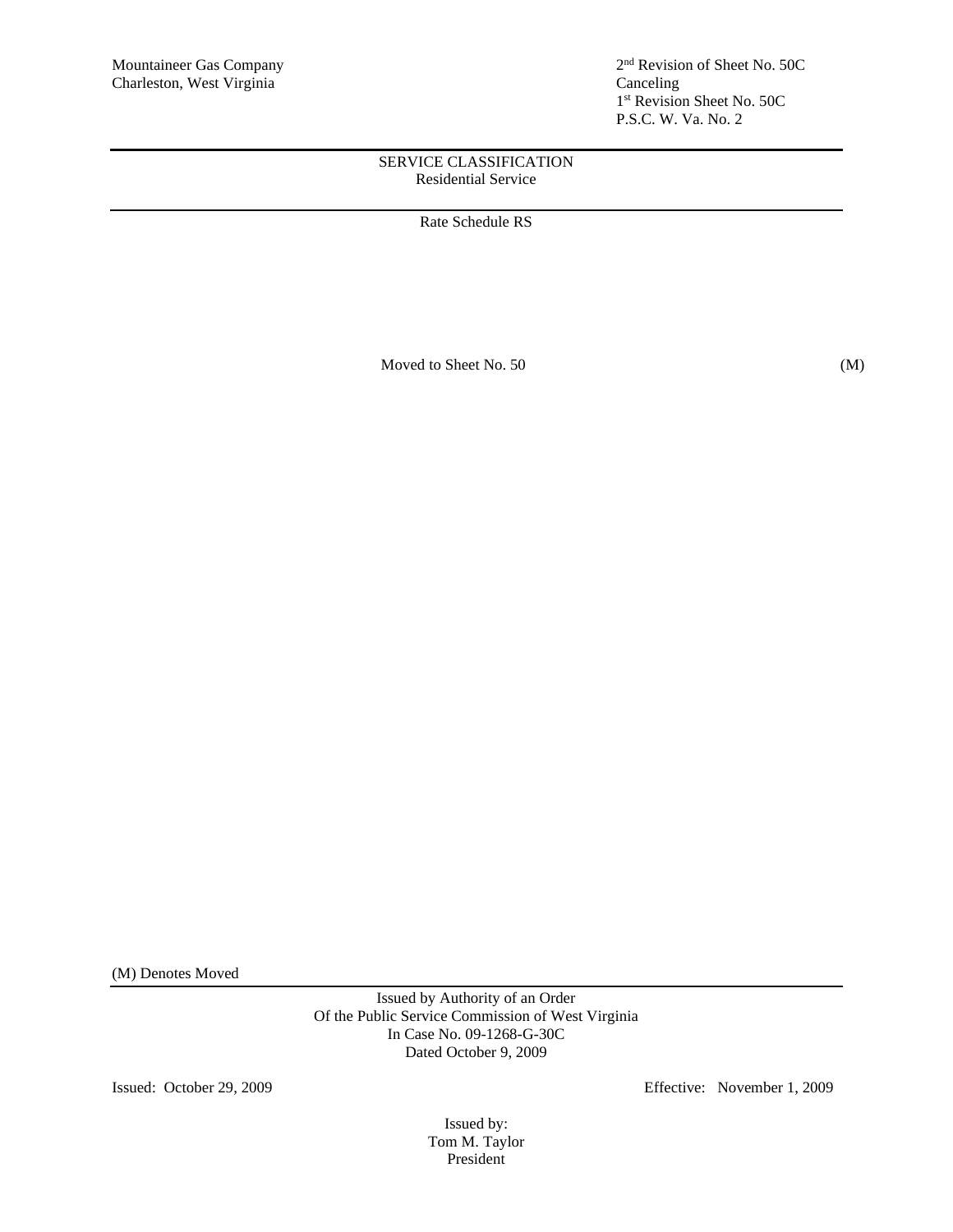3<sup>nd</sup> Revision of Sheet No. 50D 2 nd Revision of Sheet No. 50D P.S.C. W. Va. No. 2

# SERVICE CLASSIFICATION Residential Service

Rate Schedule RS

Moved to Sheet No. 50 (M)

(M) Denotes Moved

Issued by Authority of an Order Of the Public Service Commission of West Virginia In Case No. 09-0878-G-42T Dated March 19, 2010

Issued: March 23, 2010 Effective: March 29, 2010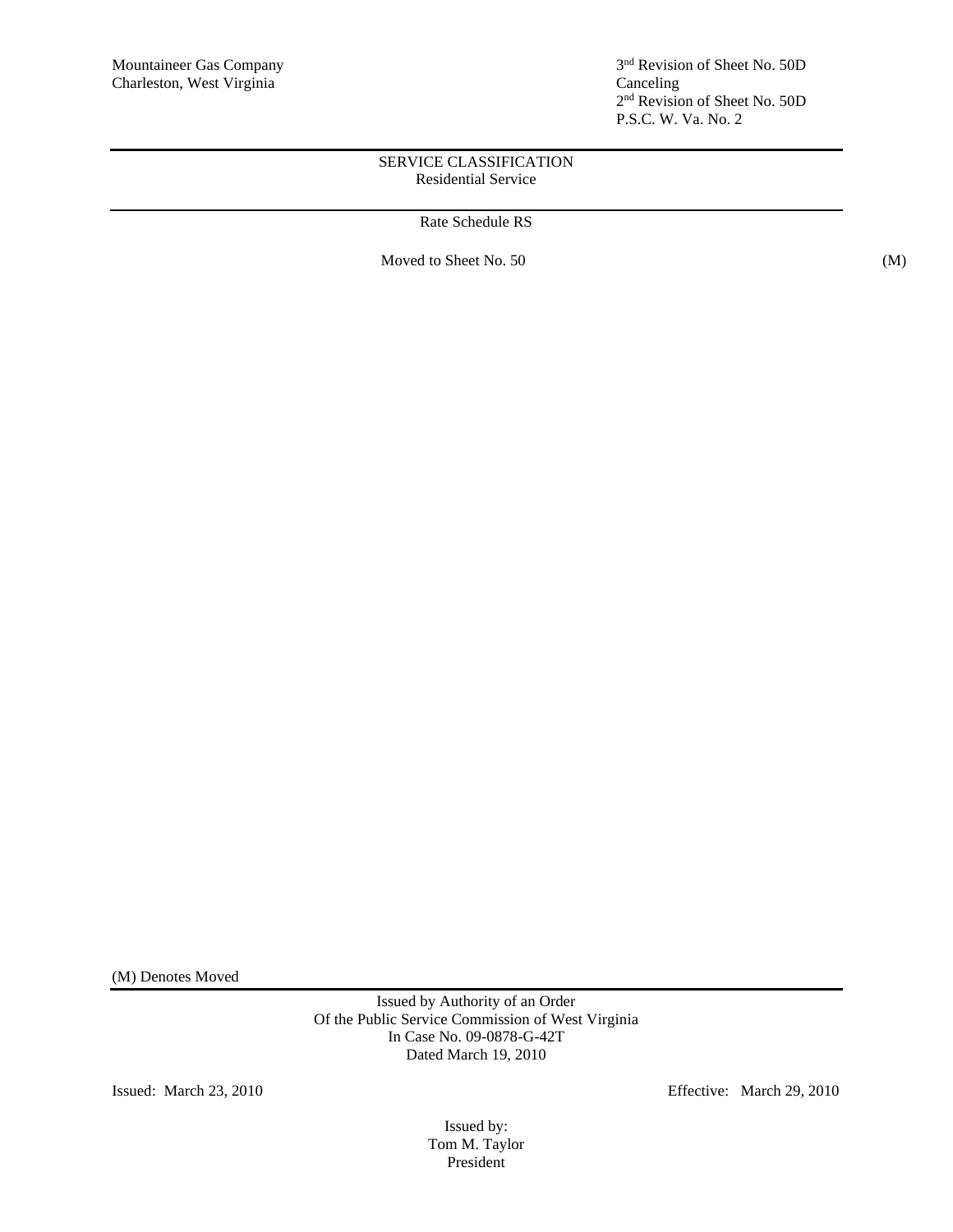3<sup>rd</sup> Revision of Sheet No. 50E 2 nd Revision Sheet No. 50E P.S.C. W. Va. No. 2

# SERVICE CLASSIFICATION Residential Service

Rate Schedule RS

Moved to Sheet No. 50 (M)

(M) Denotes Moved

Issued by Authority of an Order Of the Public Service Commission of West Virginia In Case No. 09-0878-G-42T Dated March 19, 2010

Issued: March 23, 2010 Effective: March 29, 2010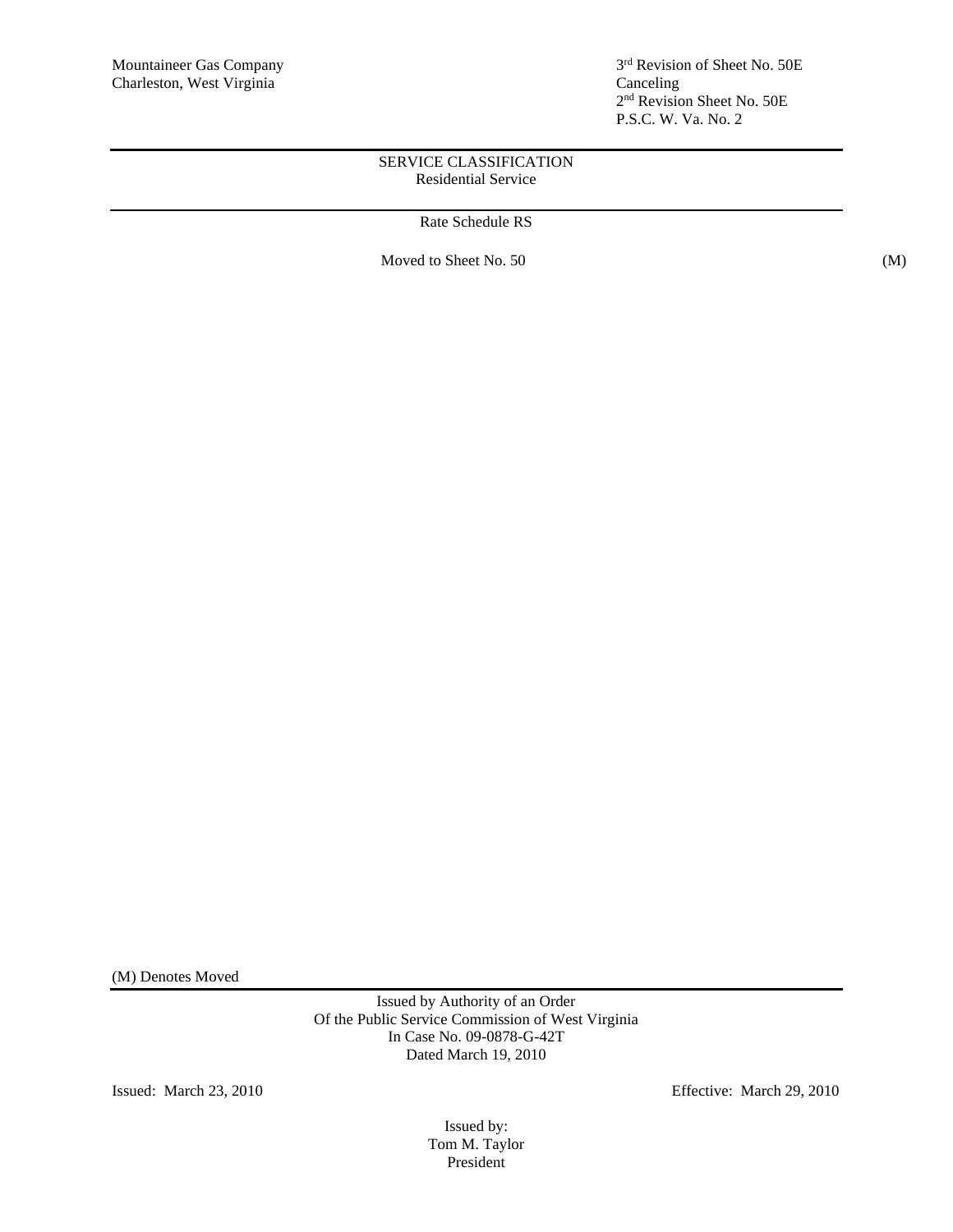3<sup>rd</sup> Revision of Sheet No. 50F 2 nd Revision of Sheet No. 50F P.S.C. W. Va. No. 2

# SERVICE CLASSIFICATION Residential Service

# Rate Schedule RS

Moved to Sheet No. 50 (M)

(M) Denotes Moved

Issued by Authority of an Order Of the Public Service Commission of West Virginia In Case No. 09-0878-G-42T Dated March 19, 2010

Issued: March 23, 2010 Effective: March 29, 2010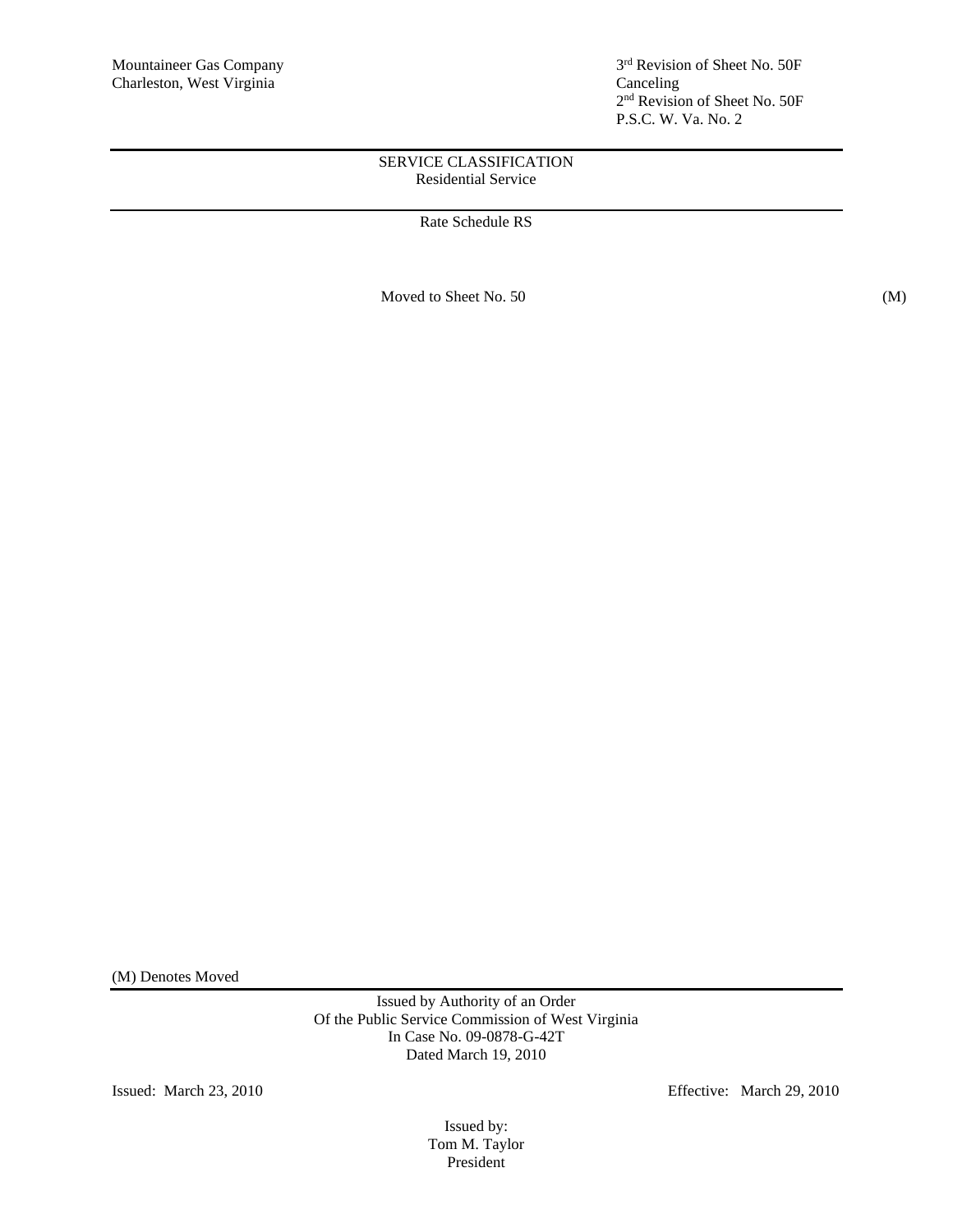#### Rate Schedule RS

#### Other Provisions (Continued) **Applicability**

Applicable throughout the entire area served by the Company as set forth on the Index of Communities Served at Sheets Nos. 3, 4 and 5 of this Tariff including those customers formerly served by Ashford Gas Co. (Ashford and Kenna), Beechy Gas Company, Inc., East Resources, Inc., Ravencliff Fuel & Supply Company, Richter Utility Corporation, Tawney Gas Services, Inc., Valley Gas Company, Wagner Gas Company, Inc., W. G. Gas, Inc. and Wyoming Natural Gas, Inc.

### Special Reduced Rate Residential Service:

Any residential customer receiving (a) Social Security Supplemental Income (SSI), (b) Aid to Families with Dependent Children (AFDC), (c) Aid to Families with Dependent Children - Unemployment (AFDC-U), or (d) food stamps, if such food stamp recipient is sixty (60) years of age or older, is entitled to Special Reduced Rate Residential Service (SRRRS) which will be available in the period extending from and including the billing month of December to the billing month of April of each year. The service to eligible customers will be billed under the above schedule of monthly rates less a credit of 20% before application of local taxes as provided for by West Virginia Code Section 24-2A-1.

Any person wishing to qualify under Other Provisions SRRRS shall present at the Company's local office an application completed in accordance with rules adopted by the West Virginia Department of Human Services pursuant to West Virginia Code 24-2A-1(b). Provided, if an SSI, AFDC, AFDCU or food stamp recipient is living in a household which is served under the name of a person who is not on SSI, AFDC, AFDCU, or food stamp recipient, that service may not be changed subsequent to March 12, 1983, to the name of the SSI, AFDC, AFDCU, or food stamp recipient in order to qualify under Other Provisions SRRRS. After any period (including a period during which Other Provisions SRRRS is not in effect) during which a customer does not receive service under Other Provisions SRRRS, that customer must reapply in order to receive service under such Other Provisions.

In determining whether an applicant is eligible under Other Provisions SRRRS, the Company is entitled to rely on the information which is provided to it directly or indirectly by the West Virginia Department of Human Services.

Pursuant to West Virginia Code 9-9-18, all references in this tariff section to AFDC and AFDC-U shall be understood to include the temporary assistance for needy families (TANF) program.

Rates Customer Charge per Month \$9.00 per meter Commodity Charge for all Mcf of gas  $$8.144$  per Mcf (I)

Note: The above commodity rate includes a purchased gas cost of \$4.536 per Mcf.

(I) Indicates an increase in rates

Issued by Authority of an Order Of the Public Service Commission of West Virginia In Case No. 21-0593-G-390P Dated: December 16, 2021

Issued: December 21, 2021 Effective: January 1, 2022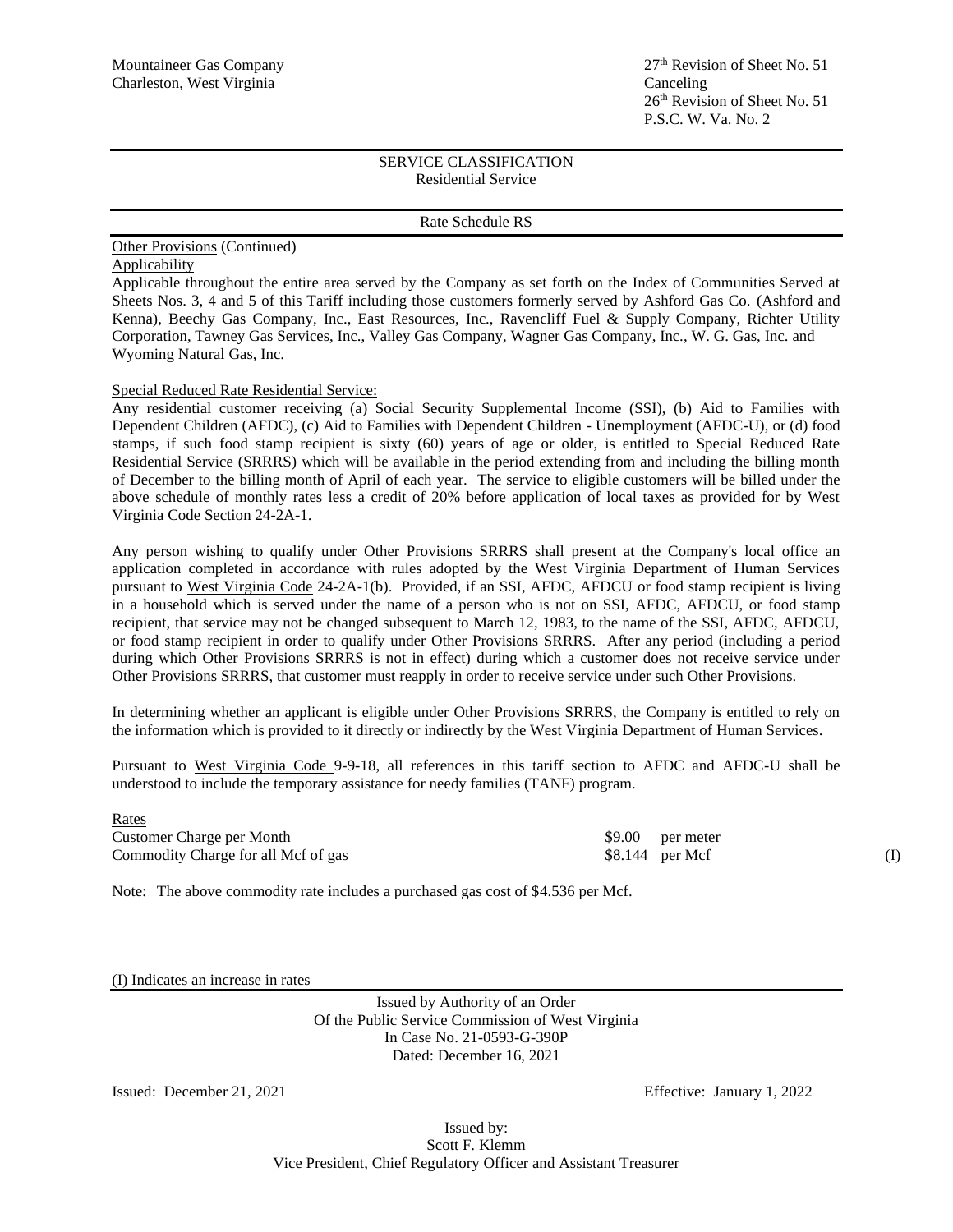### Rate Schedule RS

## Other Charges/Credits (N)

Service under this Schedule is subject to the IREP rate (Original sheet No. 79), which is embedded in the rates above.

# **Transportation**

Rate Schedule GTS is available for service to customers qualifying under the requirements and provisions therein.

(N) Denotes New

Issued by Authority of an Order Of the Public Service Commission of West Virginia In Case No. 15-1256-G-390P Dated December 23, 2015

Issued: December 31, 2015 Effective: January 1, 2016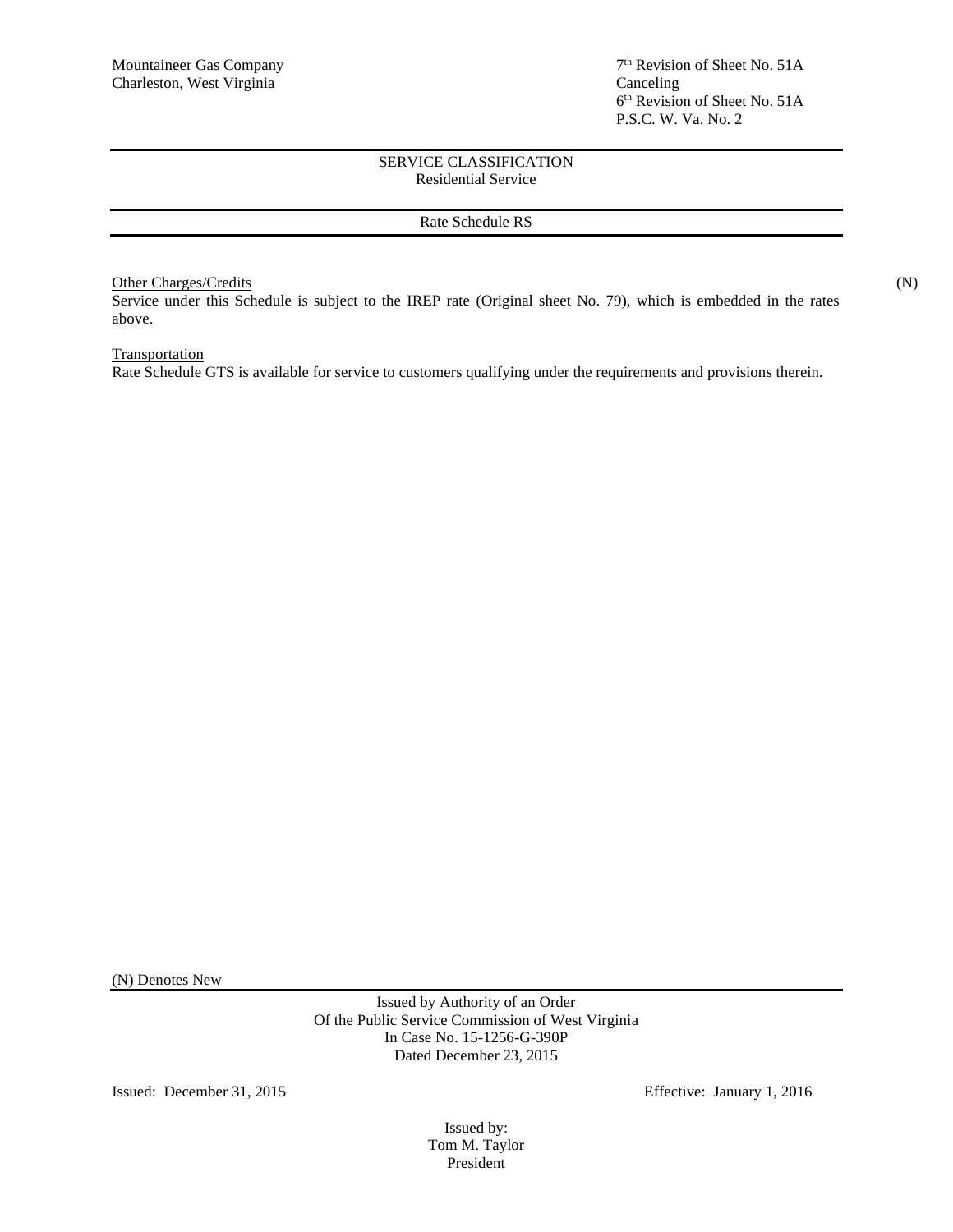# Rate Schedule RS

Moved to Sheet No. 51 (M)

(M) Denotes Moved)

Issued by Authority of Order Of the Public Service Commission of West Virginia In Case No. 12-1083-G-30C dated October 12, 2012 and In Case No. 11-1627-G-42T dated October 31, 2012

Issued: November 8, 2012 Effective: November 1, 2012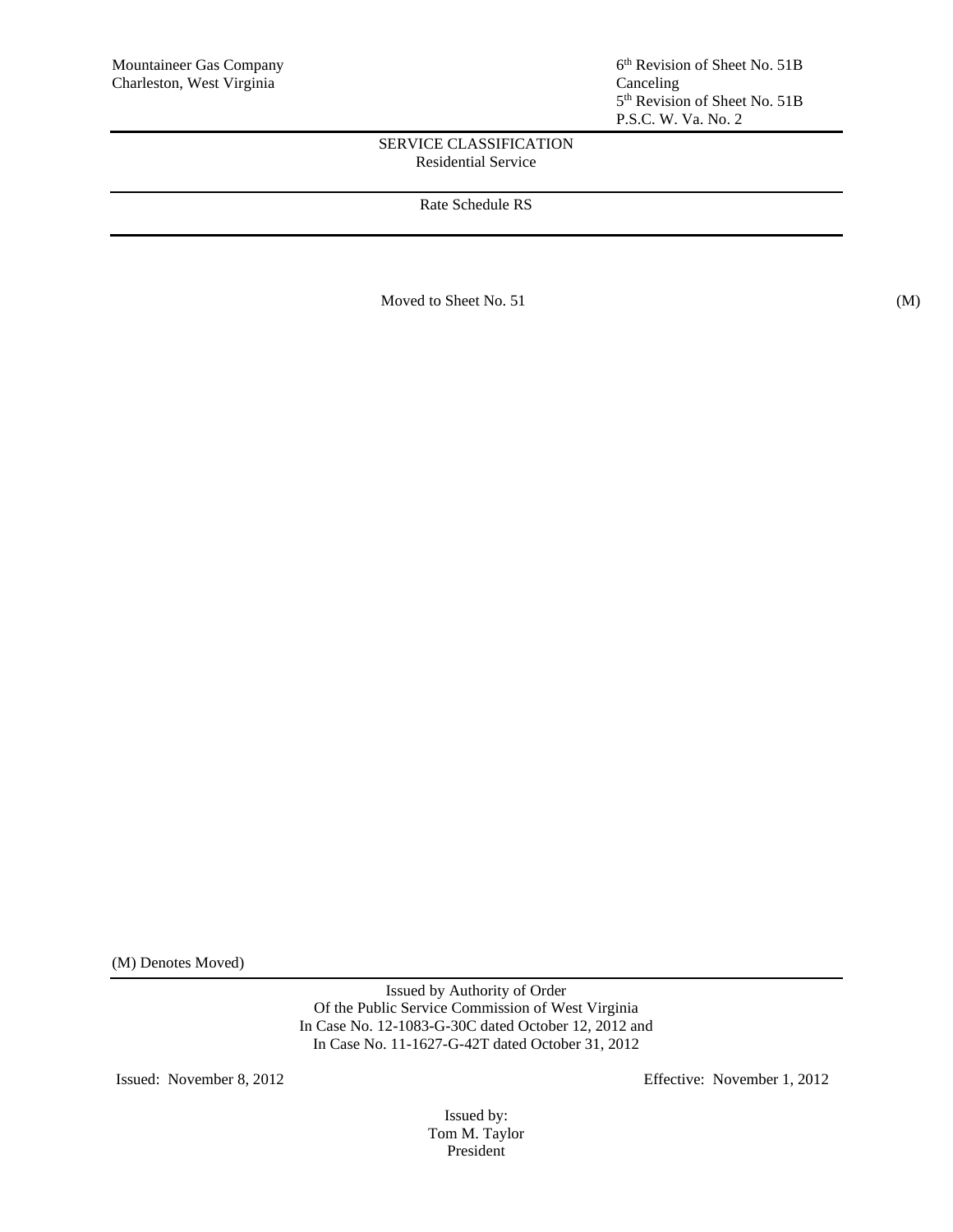Rate Schedule RS

Moved to Sheet No. 51B (M)

(M) Denotes Moved

Issued by Authority of an Order Of the Public Service Commission of West Virginia In Case No. 09-1268-G-30C Dated October 9, 2009

Issued: October 29, 2009 Effective: November 1, 2009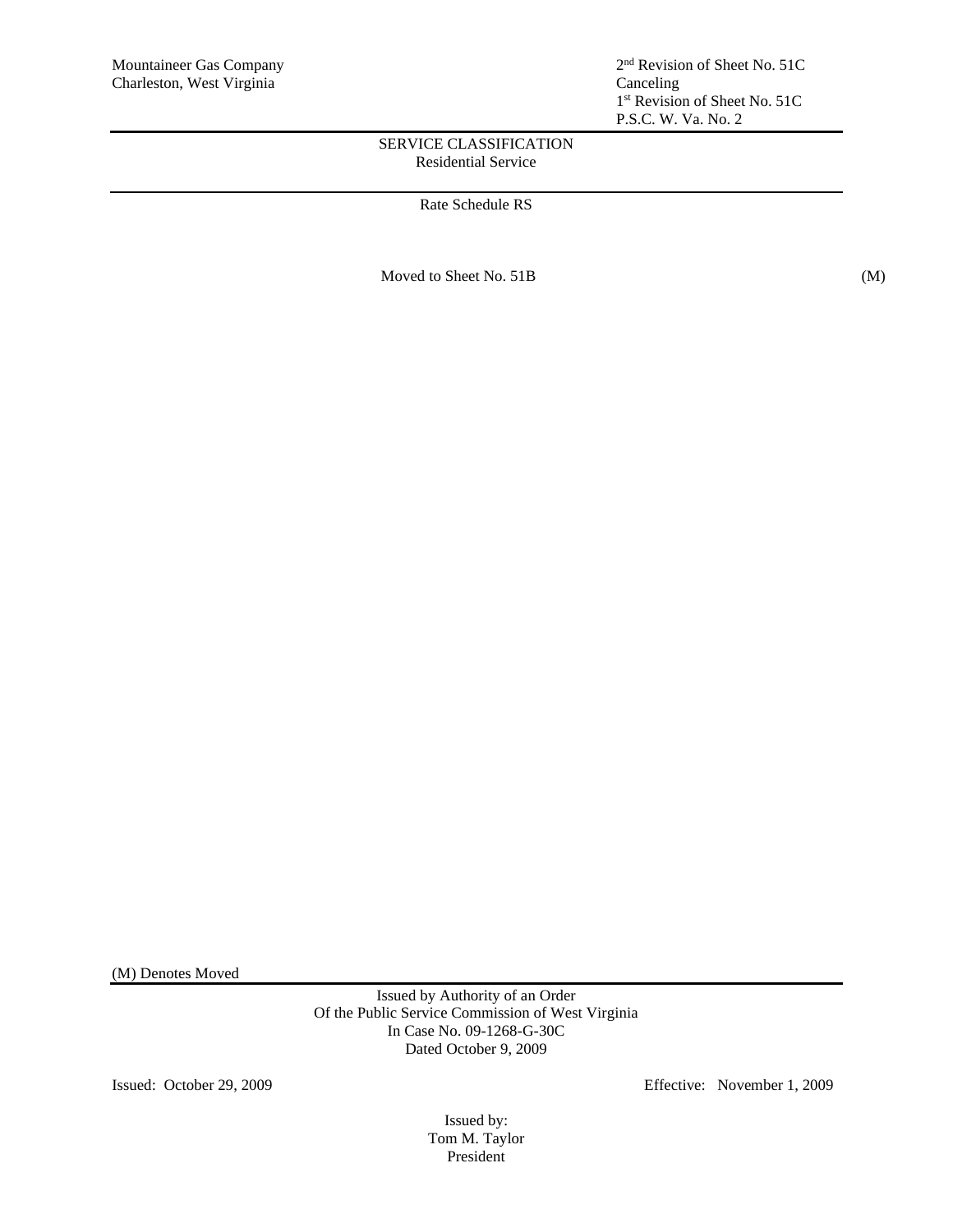Rate Schedule RS

Moved to Sheet No. 51 (M)

(M) Denotes Moved

Issued by Authority of an Order Of the Public Service Commission of West Virginia In Case No. 09-0878-G-42T Dated March 19, 2010

Issued: March 23, 2010 Effective: March 29, 2010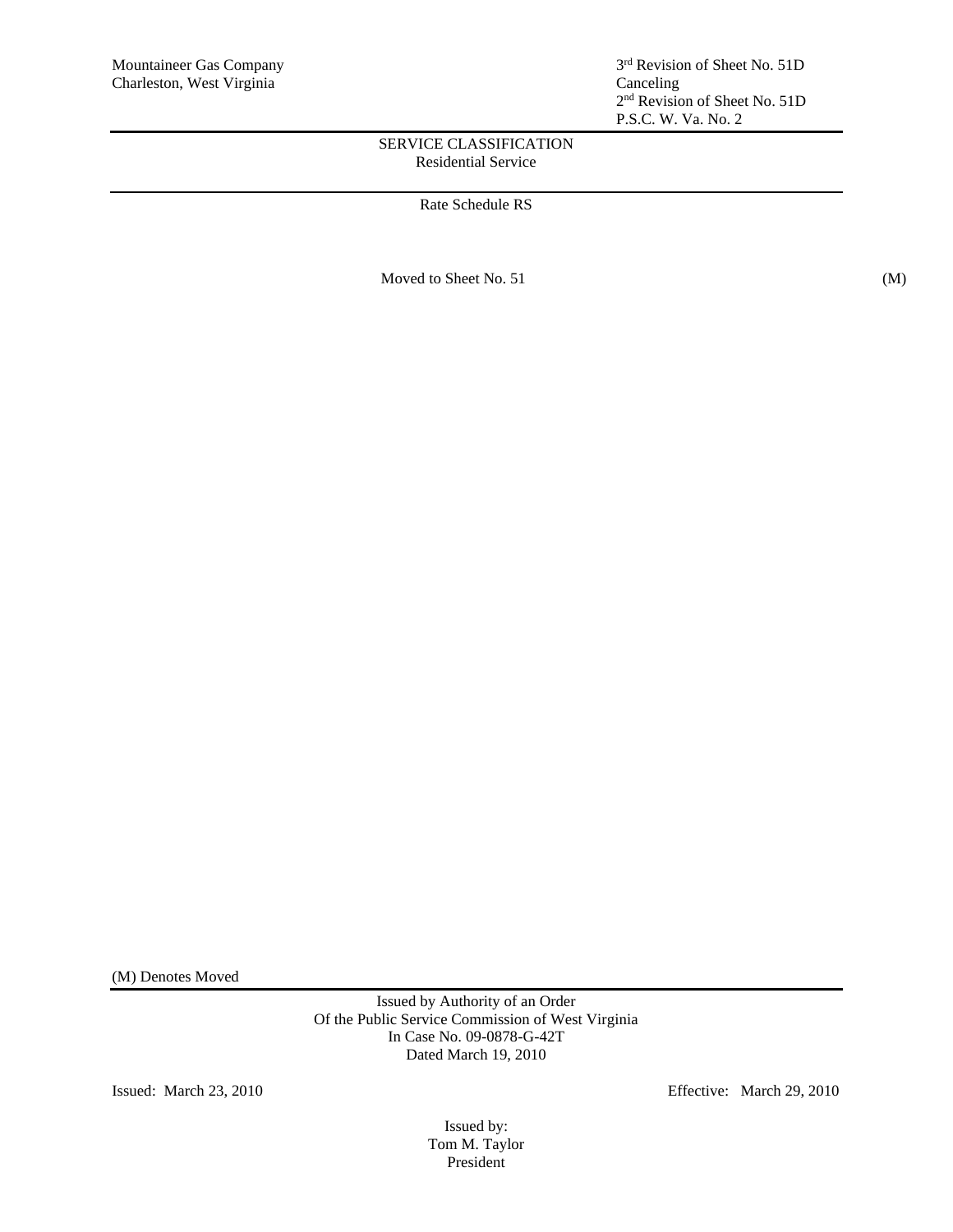3<sup>rd</sup> Revision of Sheet No. 51E 2 nd Revision of Sheet No. 51E P.S.C. W. Va. No. 2

# SERVICE CLASSIFICATION Residential Service

Rate Schedule RS

Moved to Sheet No. 51 (M)

(M) Denotes Moved

Issued by Authority of an Order Of the Public Service Commission of West Virginia In Case No. 09-0878-G-42T Dated March 19, 2010

Issued: March 23, 2010 Effective: March 29, 2010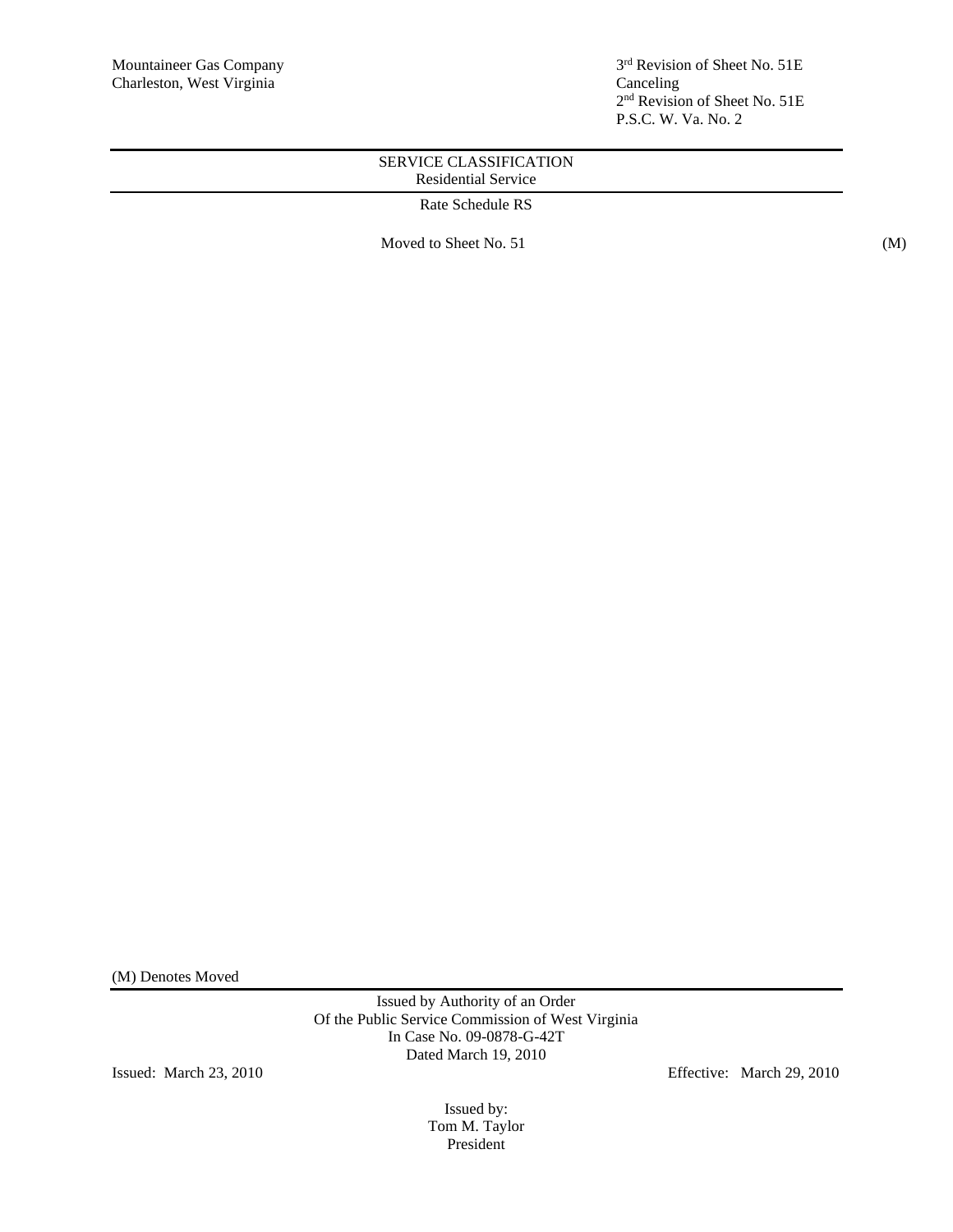Rate Schedule RS

Moved to Sheet No. 51 (M)

(M) Denotes Moved

Issued by Authority of an Order Of the Public Service Commission of West Virginia In Case No. 09-0878-G-42T Dated March 19, 2010

Issued: March 23, 2010 Effective: March 29, 2010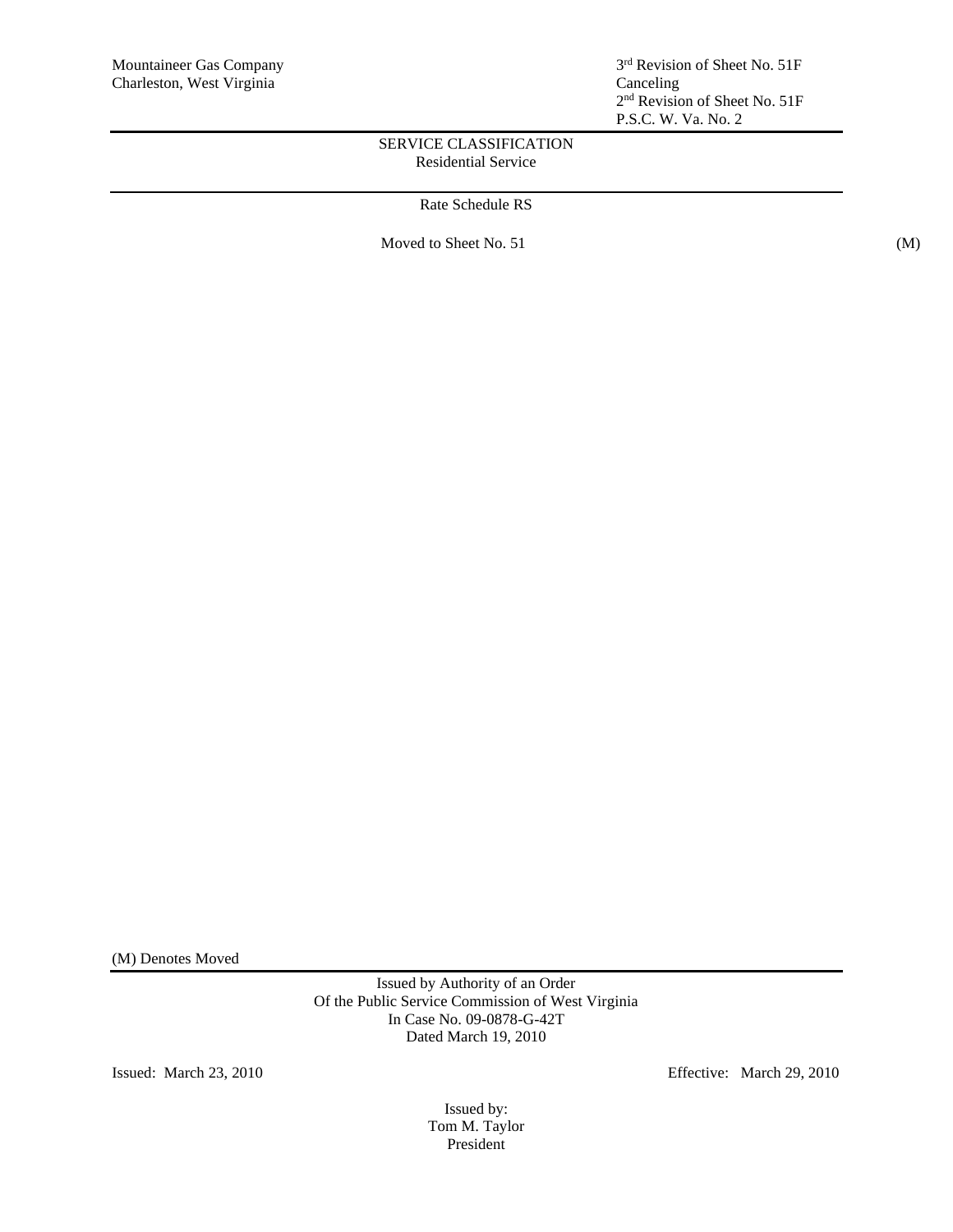# Rate Schedule RS

# Rules and Regulations

Service is governed, where applicable, by the Company's Rules and Regulations.

The Company will comply with West Virginia Code 24-2-2, with respect to rates, charges, and tolls billed to emergency shelter providers by the Company as directed by the Commission.

> Issued by Authority of an Order Of the Public Service Commission of West Virginia In Case No. 04-1595-G-42T and No. 04-1596-G-PC Dated August 24, 2005

Issued: October 21, 2005 Effective: November 1, 2005